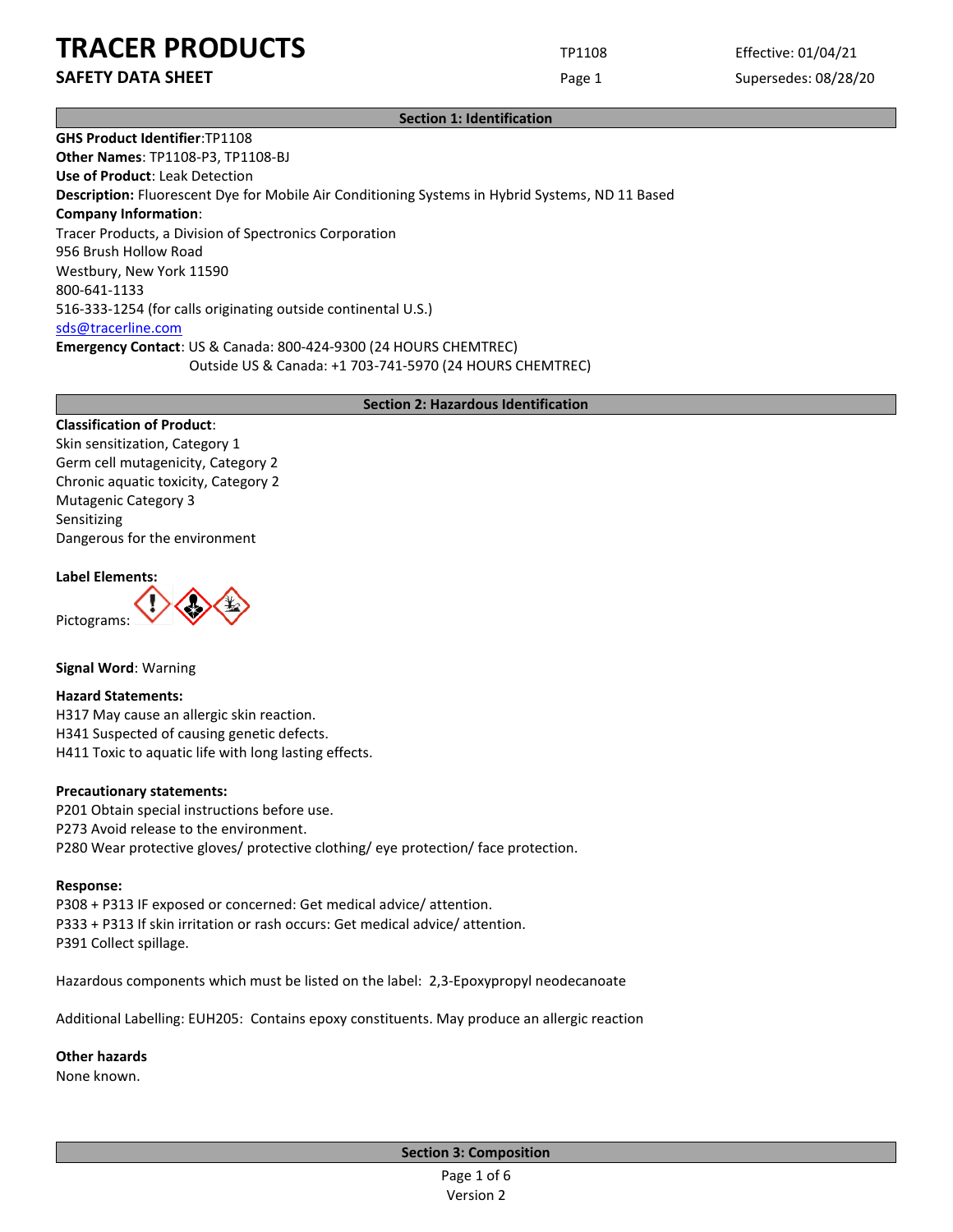# **SAFETY DATA SHEET** SUPERFOUR CONSIDERING Page 2 Supersedes: 08/28/20

## **Hazardous Ingredients:**

|                           | Tris(methylphenyl) phosphate                                                                  | 2,3-Epoxypropyl neodecanoate                                   | 2,6-Di-tert-butyl-p-cresol                       |
|---------------------------|-----------------------------------------------------------------------------------------------|----------------------------------------------------------------|--------------------------------------------------|
| CAS                       | 1330-78-5                                                                                     | 26761-45-5                                                     | 128-37-0                                         |
| <b>GHS Classification</b> | Acute Tox. 4; H302, H312<br>Repr. 2; H361<br>Aquatic Acute 1; H400<br>Aquatic Chronic 1; H410 | Skin Sens. 1; H317<br>Muta. 2; H341<br>Aquatic Chronic 2; H411 | Aquatic Acute 1; H400<br>Aquatic Chronic 1; H410 |
| Percent                   | $>1 - 2.5$                                                                                    | $>1 - 2.5$                                                     | $>0.25 - 1$                                      |

### **Section 4: First-Aid Measures**

### **Primary Routes of Exposure:**

**Inhalation**: Remove to fresh air. If symptoms develop, seek immediate medical attention. If not breathing, give artificial respiration. **Eye Contact**: Flush eyes with water for 15 minutes. If irritation develops, consult a physician.

**Skin Contact**: Wash affected area with soap and water and rinse thoroughly. If irritation develops, consult a physician.

**Ingestion**: Give water. Call a physician immediately. Do not induce vomiting.

**Aggravation of Existing Conditions:** Exposure to this product is not expected to contribute to, worsen or aggravate any existing medical conditions.

**Most Important Symptom**: Treat symptomatically.

#### **Section 5: Fire-Fighting Measures**

**Extinguishing Media:** Based on the NFPA guide, use dry chemical, carbon dioxide, water mist, water jet sprays, halogen, or alcohol foam suitable for Class B fires. Use water to cool containers exposed to fire. For large fires, use water spray, fog or alcohol foam, thoroughly drenching the burning material.

**Unsuitable Extinguishing Media:** High volume water with full jet. Oxidizers and reducers.

**Unusual Fire and Hazardous Combustion and Decomposition Products:** Smoke, soot, and toxic/irritating fumes (i.e., carbon dioxide, carbon monoxide, etc.). Oxides of phosphorus, nitrogen and carbon.

**Fire and Explosion Hazards:** May liberate irritating or toxic vapors during combustion or decomposition.

**Fire-Fighting Procedures/Equipment:** Fire fighters and others who may be exposed to the products of combustion should be equipped with NIOSH-approved, positive-pressure, self-contained breathing apparatus (SCBA) and full protective clothing. Water can be used to cool and protect containers and surroundings.

#### **Section 6: Accidental Release Measures**

#### **Non-Emergency Personnel**:

General Advice: Avoid inhalation and contact with skin, eyes, or clothing. Wash hands and face before eating, drinking, or using tobacco products.

Personal Protective Equipment Needed: Wear impervious gloves, shoes, and protective clothing

#### **Emergency Personnel**:

Suitable Protective Gear: Wear impervious gloves, shoes and protective clothing.

Unsuitable Protective Gear: Not Applicable

**Environmental Precautions**: Prevent any contamination of local soils and water supply. Prevent ground water infiltration or any ground penetration. Avoid the spreading or entering into watercourses by using sand, soil, or other types of barriers. If contamination into water course or sewage system, alert appropriate authorities.

### **Containment/Clean-up Methods**:

Containment & Recovery of Product: Contain with absorbent material, such as clay, soil, universal binding medium, or any commercially available absorbent. Shovel reclaimed dye and absorbent into a recovery or salvage drums for disposal. For larger spills, transfer to a salvage tank for recovery or safe disposal. Any residues should be treated like a small spill. This is not a RCRA hazardous waste per Title 40 CFR 261. Stop material from contaminating soil, or from entering sewers or bodies of water. For larger spills, transfer to a salvage tank for safe recovery/disposal. Residues are treated as small spills.

Disposal**:** Either incinerate or land fill in accordance with applicable local, state and federal regulations.

### **Section 7: Handling and Storage**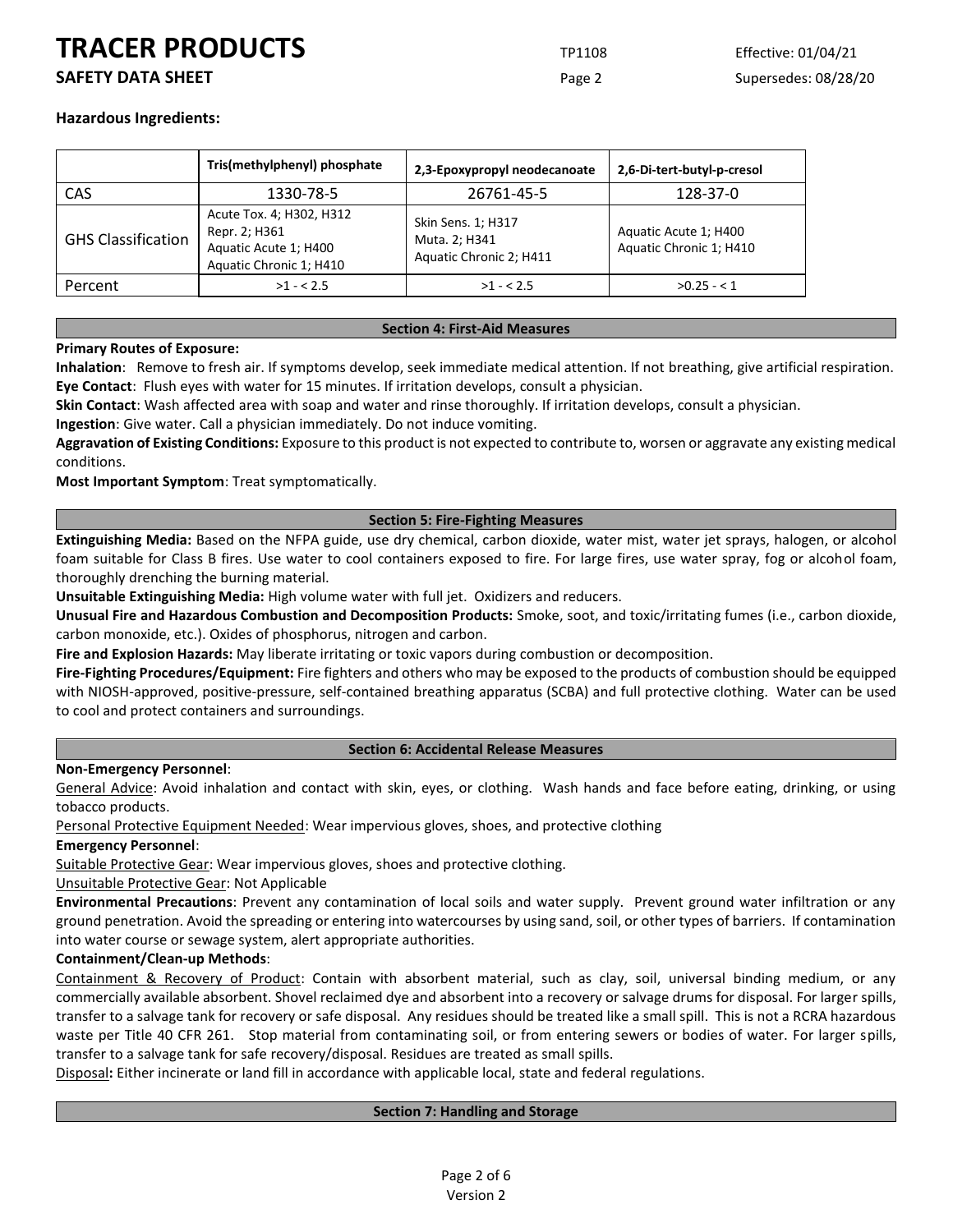# **SAFETY DATA SHEET SUPER SAFETY DATA SHEET Page 3** Supersedes: 08/28/20

**Handling Precautions:** Use product only in well ventilated areas. Avoid breathing in mists or vapors from a heated product. Avoid formation of mists. Avoid heating product near flash point. Avoid prolonged or repeated contact with skin. Handle in ambient temperature.

**Storage Conditions:** Store in a cool, dry, well-ventilated area away from heat, ignition sources, and direct sunlight. Always keep containers tightly closed. Store away from oxidizing and reducing agents.

**Personal Hygiene:** Wash hands before breaks and at the end of the workday. Do not carry cleaning clothes used to absorb product in clothing. General hygiene measures for chemicals apply.

**Empty Container Precautions:** Do not reuse empty container for any purpose.

## **Section 8: Exposure Controls/Personal Protection**

**Occupational Exposure Limits**: No exposure limits have been established for this product.

**Biological Exposure Limits**: No data available

**Engineering Controls/Ventilation**: Maintain airborne concentrations below the established exposure limits by providing adequate ventilation. General (dilution) ventilation should be acceptable. Additional local exhaust ventilation is recommended where dusts, mists or vapors may be released.

### **Personal Protective Equipment**:

Respiratory Protection: Avoid breathing vapor and/or mist. If occupational exposure limits are exceeded wear NIOSH/OSHA approved equipment. Use a respiratory protection fitted with a combination filter A-P3 for short term use. High airborne concentrations may necessitate the use of self-contained breathing apparatus (SCBA) or a supplied air respirator. Respiratory protection programs must be in compliance with 29 CFR 1910.134.

Skin Protection: Wear protective clothing and appropriate impervious gloves. butyl-rubber

Eye Protection: Wear safety goggles with peripheral coverage approved to EU Standard EN 166, AS/NZS 1337. An eye wash facility should be readily available.

Hand Protection: When in contact with material, be sure to use proper gloves approved to standards (Europe: EN 374, U.S.: F739, & AS/NZS: 2161). Gloves made from neoprene, nitrile or butyl rubber may provide suitable chemical protection.

Hygiene Measures: Wash thoroughly after handling, especially before eating, drinking, smoking, or using restroom facilities.

### **Section 9: Physical and Chemical Properties**

**Physical State**: Liquid **Appearance**: Amber **Odor**: Mild **Odor Threshold**: No data available **pH**: No data available **Melting/ Freezing Point**: No data available **Boiling Point**/**Boiling Range**: No data available **Flash Point:** Greater than 404 °F (207° C) **Evaporative Rate**: No data available **Solid/Gas Flammability**: No data available **Upper/Lower Explosive Limit**: No data available **Vapor Pressure 68° F (20° C): <0.01 mmHg @ 20° C Vapor Density (Air=1)**: No data available **Relative Density**: 0.98 **Solubility in Water**: Insoluble **Partition Coefficient: n-octanol/water**: No data available **Auto-ignition Temperature**: No data available **Decomposition Temperature**: No data available **Viscosity at 40<sup>o</sup>C**: 85.6 cSt **Viscosity at 100<sup>o</sup>C**: No data available

### **Section 10: Stability and Reactivity**

**Reactivity**: This product is non-reactive under ambient conditions

Stability: Stable under normal conditions of use. Can decompose slowly with localized heating over 300°C

**Conditions to Avoid**: High temperatures & a source of ignition. Toxic fumes may be released if product is heated above decomposition point.

**Incompatible Materials**: Strong Acids, Strong oxidizing agents, and Reducing agents Hazardous Decomposition Products: In the event of combustion, CO and CO<sub>2</sub> will be formed.

> Page 3 of 6 Version 2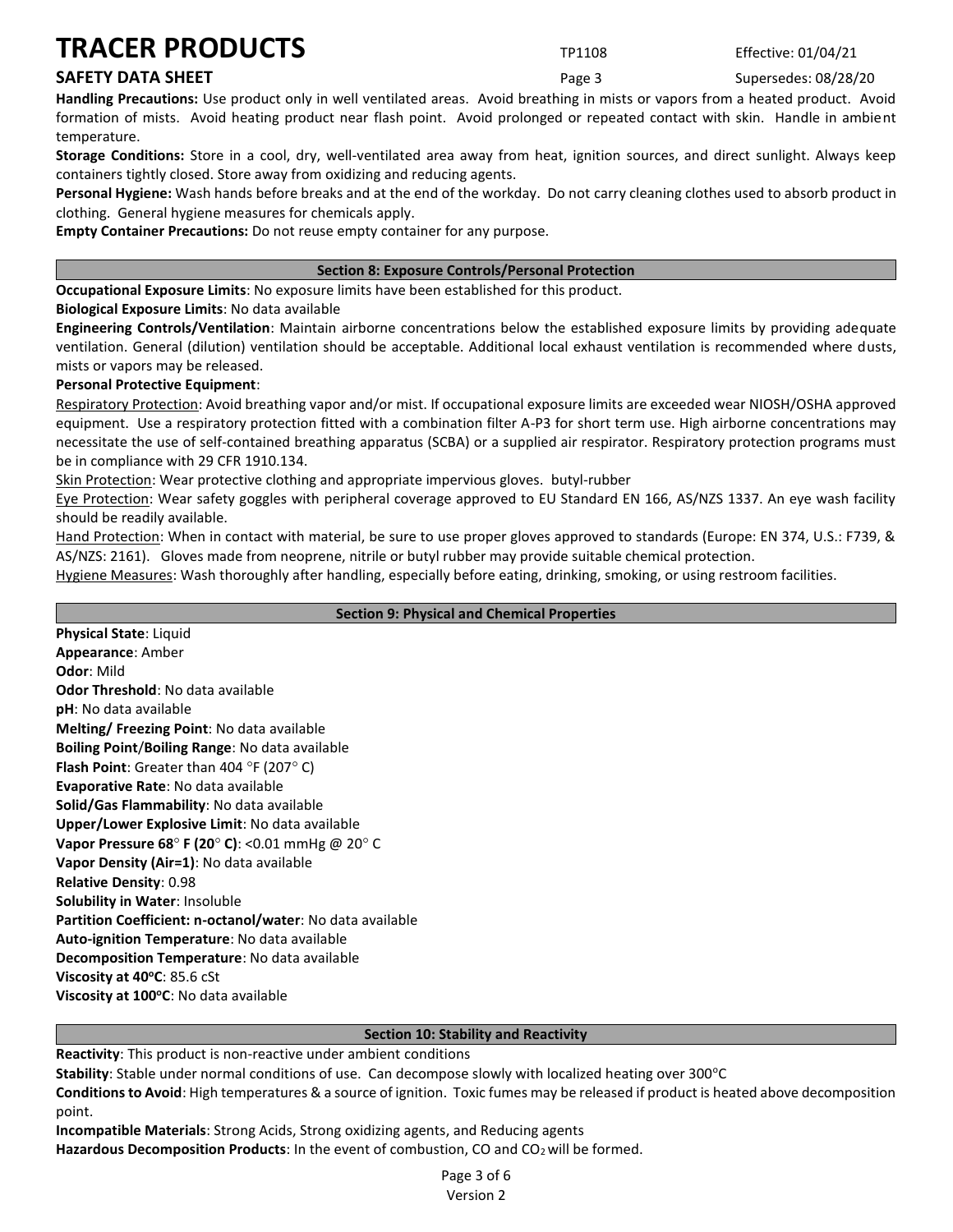**SAFETY DATA SHEET** SUPERFOUR CONSUMING THE Page 4 Supersedes: 08/28/20

**Hazardous Polymerization**: Will not occur

## **Section 11: Toxicological Information**

|                                    |        | Tris(methylphenyl)<br>phosphate | 2,3-Epoxypropyl<br>neodecanoate | 2,6-Di-tert-butyl-p-cresol |
|------------------------------------|--------|---------------------------------|---------------------------------|----------------------------|
| Oral $LD_{50}$ mg/kg               | Rat    | >5,000                          | >2,000                          | >2,930                     |
| Dermal LD <sub>50</sub><br>mg/kg   | Rabbit | 3,700                           | >2,000                          | >2,000                     |
| Inhalation LC <sub>50</sub><br>ppm | Rat    | $> 11.1$ mg/l                   | <b>NA</b>                       | <b>NA</b>                  |
| Eye Irritation                     | Rabbit | No eye irritation               | No eye irritation               | No eye irritation          |
| Skin Irritation                    | Rabbit | No skin irritation              | No skin irritation              | No skin irritation         |

**Carcinogenicity**: According to ACGIH, IARC, NTP, and OSHA, this product is not a hazardous carcinogen to humans. **Sensitization:** This product is not classified as a sensitizer

**STOT-single exposure**: This product is not classified as a specific organ toxicant

**STOT-repeated exposure**: This product is not classified as a specific organ toxicant

**Germ cell mutagenicity:** Suspected of causing genetic defects.

**Aspiration Hazard**: This product is not classified as an aspiration hazard

**Likely Routes of Exposure**: Eyes, skin and respiratory tract

**Symptoms**:

**Toxicity**:

Eye Contact: May cause mild irritation

Skin Contact: May cause mild irritation

Inhalation: May cause mild irritation

Ingestion: May cause mild irritation

### **Section 12: Ecological Information**

| .                                   |                                 |                                 |                                |
|-------------------------------------|---------------------------------|---------------------------------|--------------------------------|
|                                     | Tris(methylphenyl)<br>phosphate | 2,3-Epoxypropyl<br>neodecanoate | 2,6-Di-tert-butyl-p-<br>cresol |
| Fish LC <sub>50</sub> 96hr          | $0.6$ mg/l                      | 5 mg/l                          | $>0.57$ mg/l                   |
| Invertebrates EC <sub>50</sub> 48hr | $0.15$ mg/l                     | 4.8 mg/l                        | $0.45$ mg/l                    |
| Algae <b>NOEL</b> 72hr              | $>2.5$ mg/l                     | $2.9$ mg/l                      | $>0.4$ mg/l                    |

#### **Persistence & Degradability**: Not readily biodegradable **Bioaccumulation Potential**:

|                                            | Tris(methylphenyl) | 2,3-Epoxypropyl | 2,6-Di-tert-butyl-p- |
|--------------------------------------------|--------------------|-----------------|----------------------|
|                                            | phosphate          | neodecanoate    | cresol               |
| Partition coefficient: n-<br>octanol/water | Log Pow: 5.93      | Log Pow: 4.4    | Log Pow: $5.1$       |

**Mobility in Soil**: No data available

#### **Section 13: Disposal Considerations**

**General Statements:** Federal regulations may apply to empty container. State and/or local regulations may be different.

**Disposal:** Recover or recycle if possible, otherwise, dispose of in accordance with all local, state, and federal regulations. Sewage disposal is discouraged

**Special Instructions:** Be sure to contact the appropriate government environmental agencies if further guidance is required. Do not remove labels from container until container is cleaned properly. Empty containers should be taken to an approved waste handling site for recycling or disposal.

**Hazardous Waste Number:** Not a RCRA hazardous waste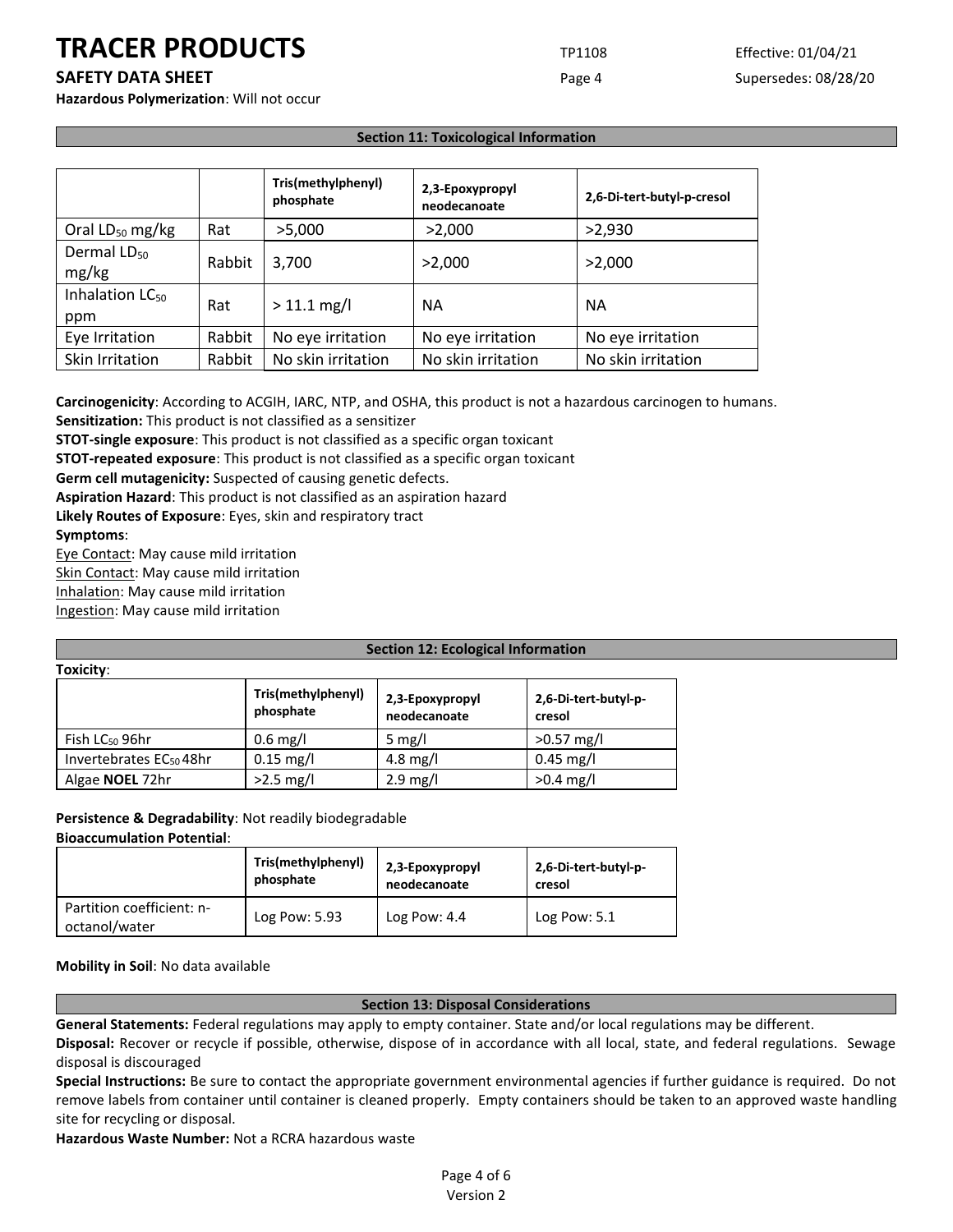# **SAFETY DATA SHEET** SUPERFOUR CONSIDERING Page 5 Supersedes: 08/28/20

### **Section 14: Transportation**

# **49 CFR:**

**DOT Shipping Name** Environmentally hazardous substance, liquid, n.o.s (Tris(methylphenyl) phosphate) **Transport Hazard Class:** 9 **DOT Identification No.:** 90 **Packing Group:** III **DOT Label:** 9 **Special Provisions:** 8, 146, 173, 335, IB3, T4, TP1, TP29 **Exceptions:** 155 **Non-Bulk:** 203 **Bulk:** 241

# **Transport by Road/Rail (ADR/RID):**

**Quantity Limits:** No limit

**Proper Shipping Name:** Environmentally hazardous substance, liquid, n.o.s (Tris(methylphenyl) phosphate) **UN Identification No.:** UN 3082 **Transport Hazard Class:** 9 **Packing Group:** III **Classification Code:** M6 **Environmental Hazard:** Yes **Tunnel Restriction Code:** (E)

## **Transport by Sea (IMDG):**

**Proper Shipping Name:** Environmentally hazardous substance, liquid, n.o.s (Tris(methylphenyl) phosphate) **UN Identification No.:** UN 3082 **Transport Hazard Class:** 9 **Packing Group:** III **EmS:** F-A, S-F **Marine Pollutant:** Yes **Environmental Hazard:** Yes

### **Transport by Air (IATA):**

**Proper Shipping Name:** Environmentally hazardous substance, liquid, n.o.s (Tris(methylphenyl) phosphate) **UN Identification No.:** UN 3082 **Transport Hazard Class:** 9 **Packing Group:** III **Packing Instruction:** 964 **Environmental Hazard:** Yes **Special Precautions for User:** Unless otherwise specified, general measures for safe transport must be followed **Transport in Bulk:** Not Applicable

## **Section 15: Regulatory Information**

#### **Inventory Status:**

| Inventory                                                                 | <b>Status</b>                      |
|---------------------------------------------------------------------------|------------------------------------|
| <b>U.S. TSCA Inventory</b>                                                | Listed                             |
| <b>Canadian Domestic Substances List (DSL)</b>                            | Listed or Exempt                   |
| <b>Australian Inventory of Chemical Substances (AICS)</b>                 | One or more ingredients not listed |
| European Inventory of Existing Commercial Chemical Substances<br>(EINECS) | Listed                             |